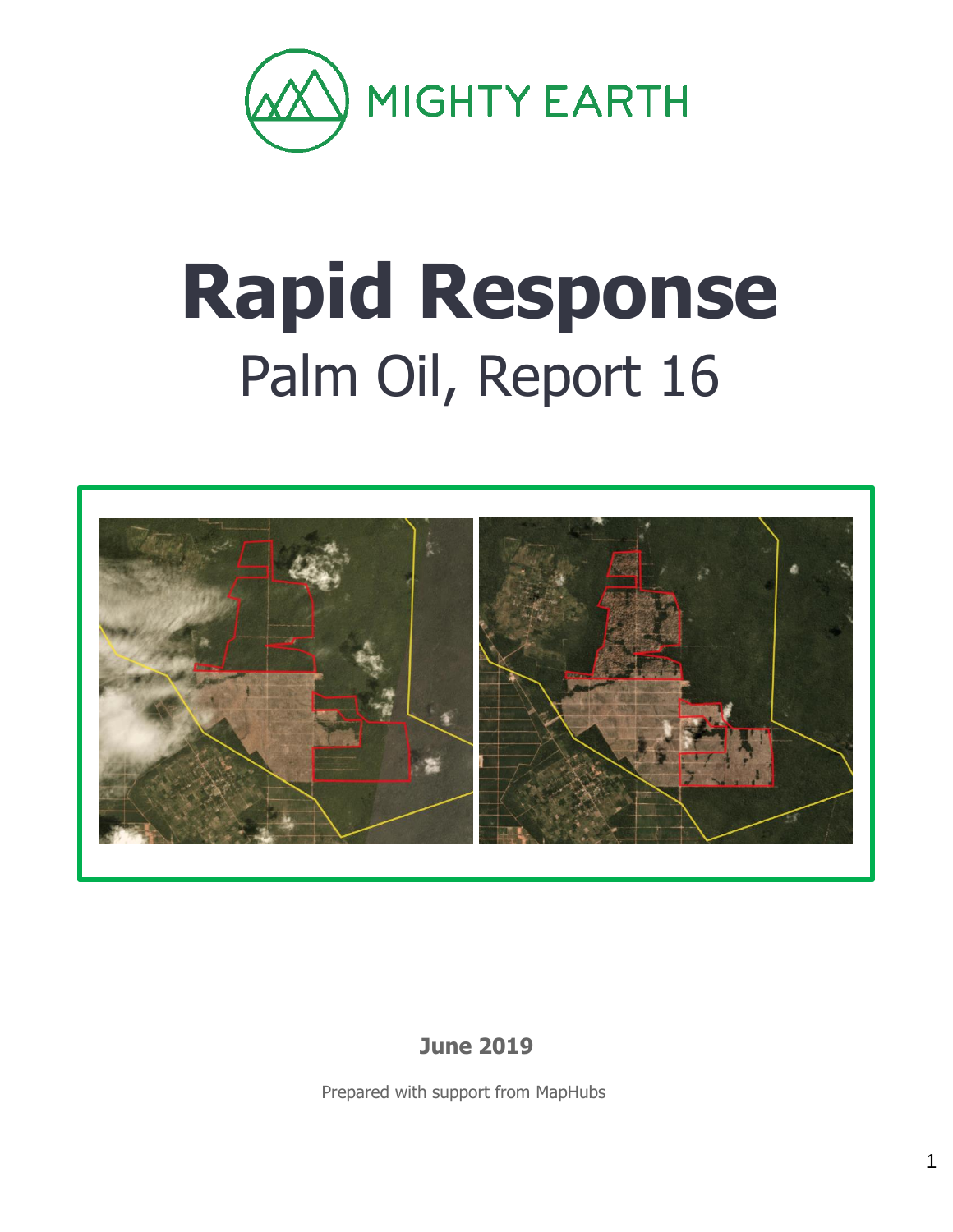# **Table of Contents**

#### **Cases identified using Planet imagery**

| <b>Indonesian Companies</b>                                   |            |
|---------------------------------------------------------------|------------|
| Bakrie Group: PT Menthobi Mitra Lestari                       | 4          |
| <b>Malaysian Companies</b>                                    |            |
| Samling Group: Samling Jelalong LPF 0007 (Part 2)             | 7          |
| <b>Additional Cases Identified Using Filtered GLAD Alerts</b> |            |
| <b>New Cases</b>                                              | 10         |
| Best Group: PT Wanasawit Subur Lestari                        | 10         |
| Unknown Group: PT Gapura Alas Lestari                         | 10         |
| Leow family: PT Gunung Agung Perkasa                          | 10         |
| Unknown Group: PT Laot Bangko                                 | 10         |
| <b>Repeat Cases</b>                                           |            |
| Ta Ann Group: Ladang Selezu Sdn Bhd                           | 11<br>$-1$ |

| Double Dynasty Group: Mutiara Pelita Genaan Plantation Sdn Bhd | 11 |
|----------------------------------------------------------------|----|
| Unknown Group: PT Borneo Estate Sejahtera                      | 11 |
| Genting Group: PT Citra Sawit Cemerlang                        | 11 |
| Indonusa Group: PT Internusa Jaya Sejahtera                    | 11 |
| KPP Group: PT Kayan Plantation                                 | 11 |
| Widya Corporation: PT Mulia Inti Perkasa                       | 11 |
| Genting Group: PT Permata Sawit Mandiri                        | 11 |
| Samling Group: Samling Jelalong LPF 0007 Part 1                | 11 |
| Samling Group: Samling Jelalong LPF 0007 Part 3                | 11 |
| Samling Group: Samling Lana LPF 0006                           | 11 |
| Puncak Niaga: Danum Jaya Sdn Bhd                               | 11 |
| Unknown Group: PT Ichiko Agro Lestari                          | 11 |
| Jeff Setiawan and Ir. Daud: PT Rimbun Sawit Papua              | 11 |
| Hayel Saeed Anam Group: PT Kartika Cipta Pratama               | 12 |
| Shanghai Xinjui Checmical Co Ltd: PT Sebaung Sawit Plantation  | 12 |
| Makin Group: PT Krida Darma Kahripan                           | 12 |
|                                                                | 12 |

# **Sources for supply chain information:<https://bit.ly/2El4goY>**

Supply chain information included in Rapid Response reports is based on latest publicly versions of mill disclosures and grievance logs. Mighty Earth encourages companies to send updated versions of mill disclosures as soon as they become available and any decision to suspend supplies with a given group/company listed in those mill disclosures; please send to rapidresponse@mightyearth.org.

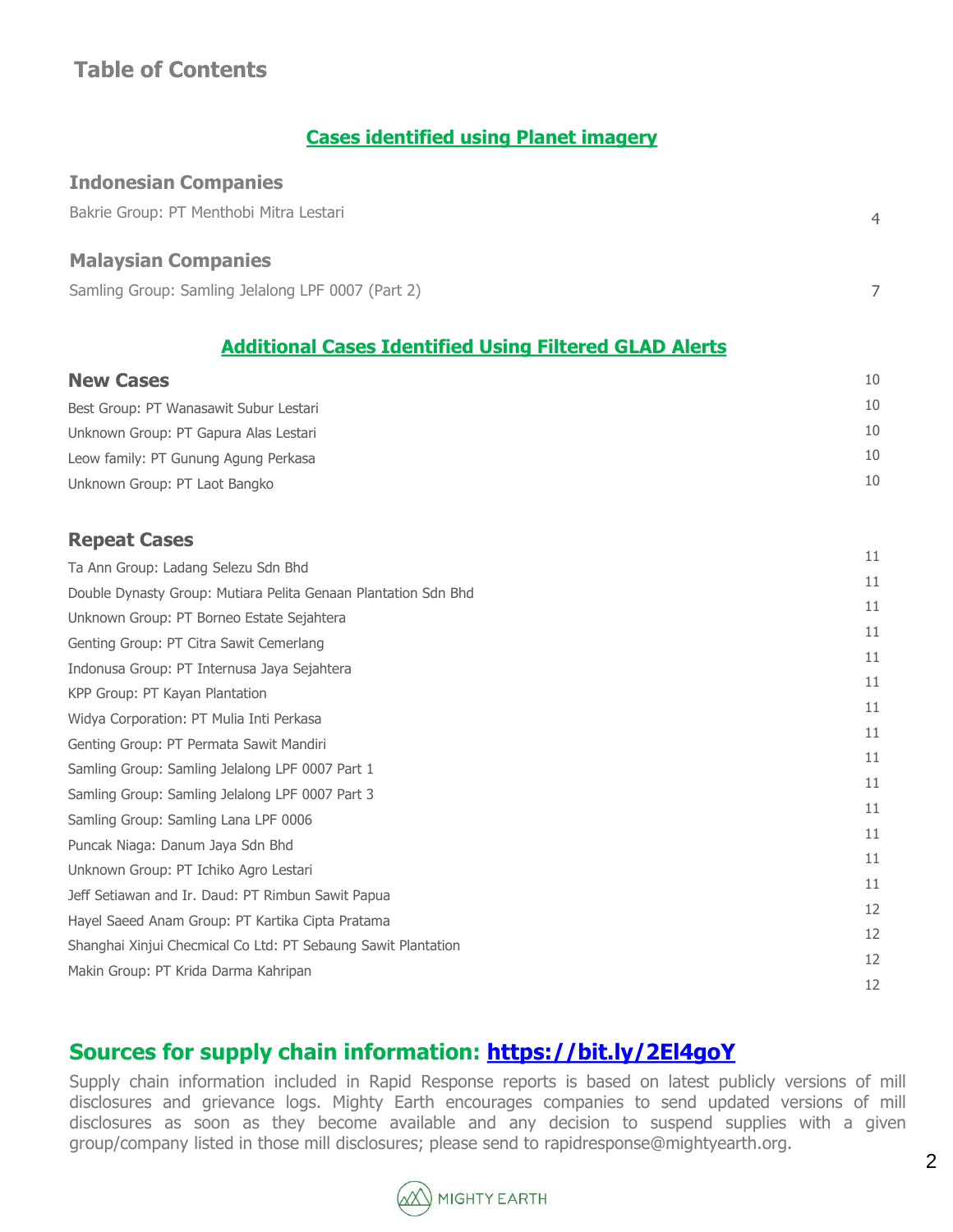# **Table of Contents (cont.)**

# **Additional Cases Identified Using Filtered GLAD Alerts**

#### **Repeat Cases**

| Henan Jiujiu Chemical Co Ltd: PT Palem Segar Lestari             | 12 |
|------------------------------------------------------------------|----|
| Mulia Sawit Group: PT Persada Era Agro Kencana                   | 12 |
| Pundi Group: PT Pinang Witmas Abadi                              | 12 |
| Makin Group: PT Krida Darma Kahuripan                            | 12 |
| Tuan Junus Sutiono and Tuan Watson Dharma: PT Subur Karunia Raya | 12 |
| Starmas Sentosa Mandiri: PT Agrindo Sukses Sejahtera             | 12 |
| Metro Jaya Lestari: PT Sawit Mandiri Lestari                     | 12 |
| Karyadeka Group/Korompis family: PT Berau Karetindo Lestari      | 12 |

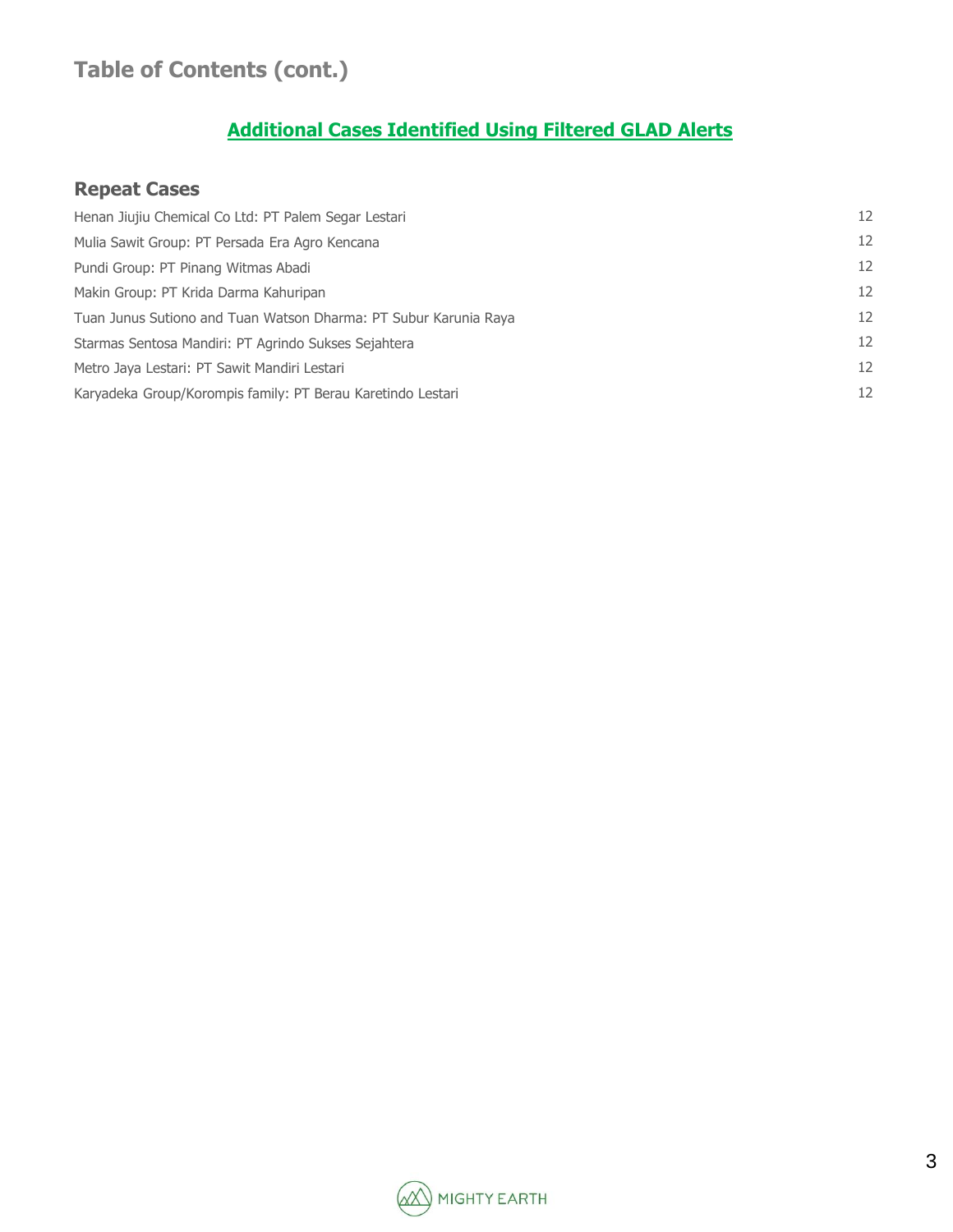## **Group: Bakrie** PT Menthobi Mitra Lestari

Location: -1.753, 111.6

| Deforestation and/or peat development |                              |                             |                                    |                                          |                         |  |  |  |
|---------------------------------------|------------------------------|-----------------------------|------------------------------------|------------------------------------------|-------------------------|--|--|--|
| Report                                | <b>Deforestation</b><br>(ha) | Peat<br>development<br>(ha) | Peat forest<br>development<br>(ha) | Clearance<br>prep/Stacking<br>lines (ha) | Time period             |  |  |  |
| Report 16                             | 115                          |                             |                                    | 40                                       | April 17 - May 27, 2019 |  |  |  |

Satellite imagery (see below) shows that between April 17, 2019 and May 27, 2019 a total of 115 hectares of forest were cleared and 40 hectares were prepared for clearance in the PT Menthobi Mitra Lestari concession. (Imagery © 2019 Planet Labs Inc.)





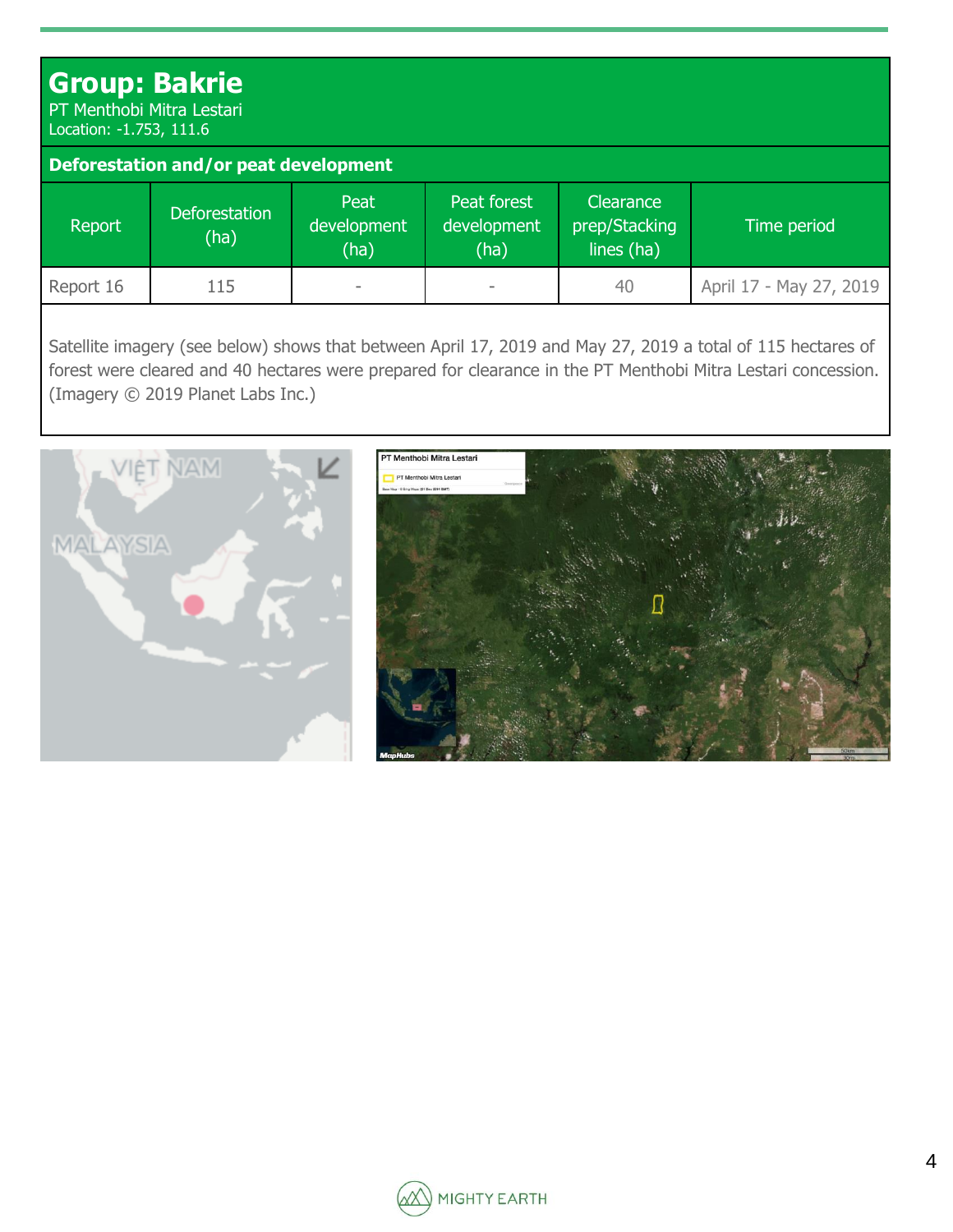#### Alert Imagery (before and after satellite images)

#### Date: April 17, 2019 **Date: May 27, 2019**





# **Ownership Information**

PT Menthobi Mitra Lestari is part of the Bakrie Group.<sup>1</sup>



Date: April 17, 2019 **Date: May 27, 2019** 



<sup>1.</sup> PT MML [http://bit.ly/2QAJxlM;](http://bit.ly/2QAJxlM) Bakrie Annual Report 2018, p98 http://bit.ly/2QE9d0T

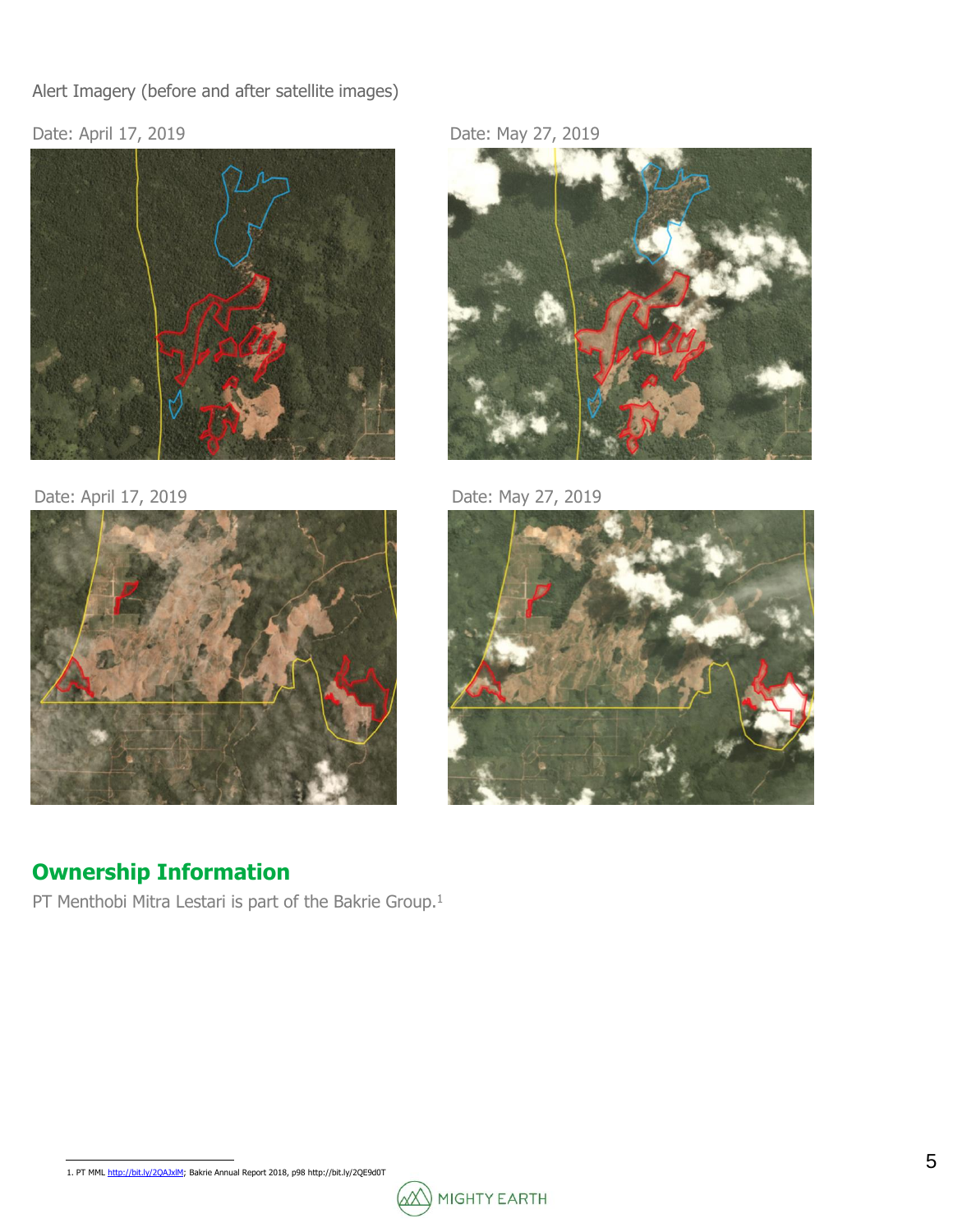# **Supply Chain Information**

| <b>Supply Chain Links:</b><br><b>Traders</b> | <b>AAK</b> | <b>ADM</b> | <b>Apical</b>             | <b>Bunge</b><br><b>LC</b> | <b>Cargill</b>            | <b>Fuji Oil</b> | <b>GAR</b> | <b>Louis</b><br><b>Dreyfus</b> |
|----------------------------------------------|------------|------------|---------------------------|---------------------------|---------------------------|-----------------|------------|--------------------------------|
| PT Menthobi Mitra Lestari                    |            |            |                           |                           |                           |                 |            |                                |
| <b>Bakrie Group</b>                          | x          | x          | $\boldsymbol{\mathsf{x}}$ | X                         | $\boldsymbol{\mathsf{x}}$ | $\mathbf x$     | x          | x                              |

| <b>Supply Chain Links: Traders</b> | <b>Musim Mas</b> | <b>Olam</b> | <b>Sime Darby</b> | <b>Wilmar</b> |
|------------------------------------|------------------|-------------|-------------------|---------------|
| PT Menthobi Mitra Lestari          |                  |             |                   |               |
| <b>Bakrie Group</b>                | X                | X           | X                 | x             |

| <b>Supply</b><br><b>Chain Links:</b><br><b>Consumer</b><br><b>Brands</b> | <b>Avon</b> | Colgate-<br><b>Palmolive</b> | General<br><b>Mills</b> | <b>Hershey</b> | <b>Kellogg's</b>          | <b>Mars</b>               | <b>Mondelez</b> | <b>Nestle</b>             |
|--------------------------------------------------------------------------|-------------|------------------------------|-------------------------|----------------|---------------------------|---------------------------|-----------------|---------------------------|
| PT Menthobi<br>Mitra Lestari                                             |             |                              |                         |                |                           |                           |                 |                           |
| <b>Bakrie</b><br><b>Group</b>                                            | X           | X                            | X                       | X              | $\boldsymbol{\mathsf{x}}$ | $\boldsymbol{\mathsf{x}}$ | X               | $\boldsymbol{\mathsf{x}}$ |

| <b>Supply Chain</b><br><b>Links: Consumer</b><br><b>Brands</b> | <b>PepsiCo</b> | <b>P&amp;G</b> | PZ Cussons | <b>Reckitt</b><br><b>Benckiser</b> | <b>Unilever</b> |
|----------------------------------------------------------------|----------------|----------------|------------|------------------------------------|-----------------|
| PT Menthobi Mitra<br>Lestari                                   |                |                |            |                                    |                 |
| <b>Bakrie Group</b>                                            | X              | X              | X          | x                                  | x               |

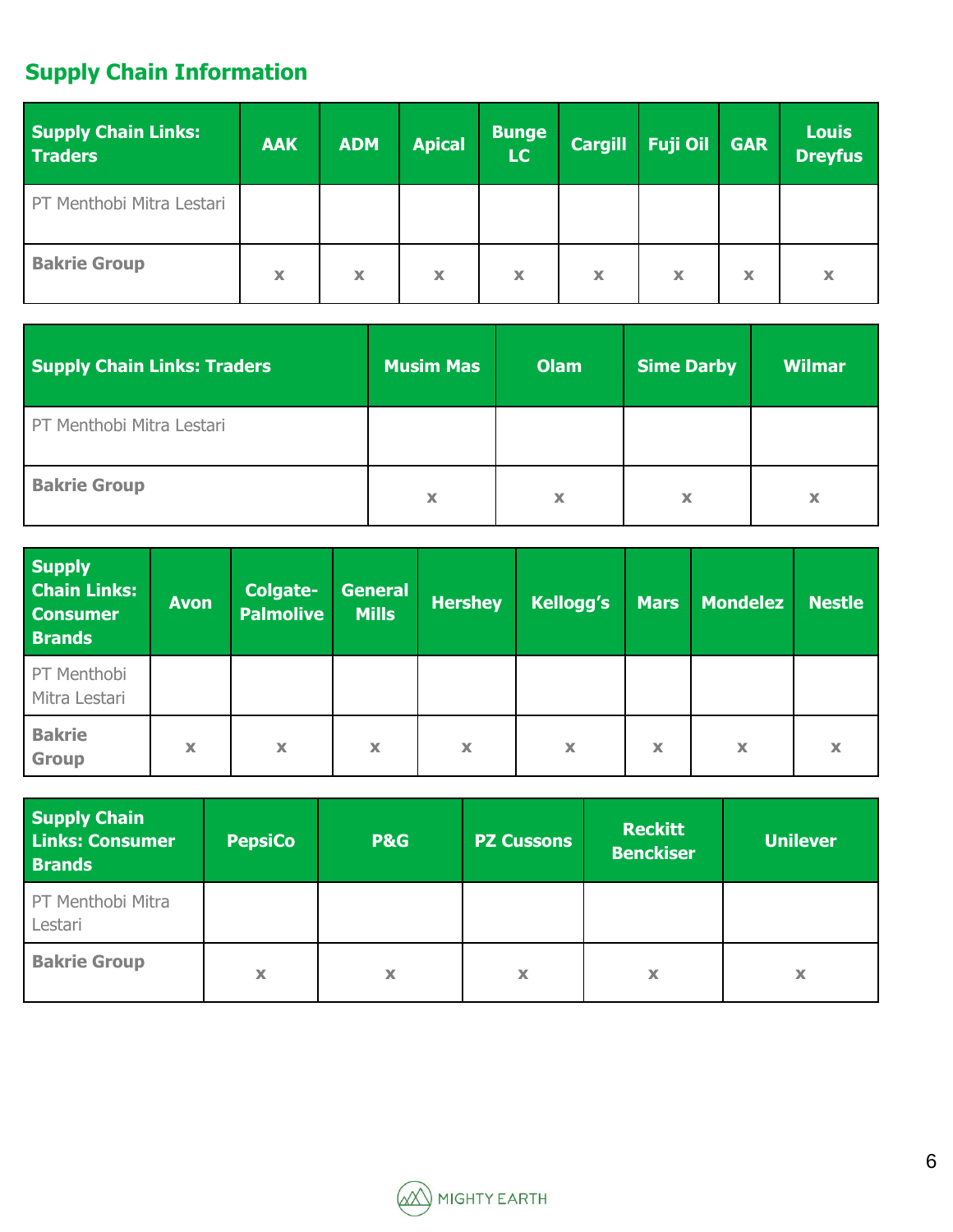# **Group: Samling** Samling Jelalong LPF 0007 (Part 2)

Location: 3.209, 113.8

| Deforestation and/or peat development |                              |                             |                                    |                                           |                          |  |  |  |
|---------------------------------------|------------------------------|-----------------------------|------------------------------------|-------------------------------------------|--------------------------|--|--|--|
| Report                                | <b>Deforestation</b><br>(ha) | Peat<br>development<br>(ha) | Peat forest<br>development<br>(ha) | Clearance,<br>prep/Stacking<br>lines (ha) | Time period              |  |  |  |
| Report 16                             | b                            | ۰                           | -                                  | 56                                        | May 15 - May 27,<br>2019 |  |  |  |
|                                       |                              |                             |                                    |                                           |                          |  |  |  |

Satellite imagery (see below) shows that between May 15, 2019 and May 27, 2019 a total of 6 hectares of forest were cleared and 56 hectares were prepared for clearance in the Samling Jelalong LPF 0007 (Part 2) concession. (Imagery © 2019 Planet Labs Inc.)



## **Case Notes**

The LPF 0007 case was included in Rapid Response report 15, which covered Part 1 and Part 3 of the concession. This report presents deforestation analysis for the remainder of the LPF 0007 concession, which we are referring to as Part 2.

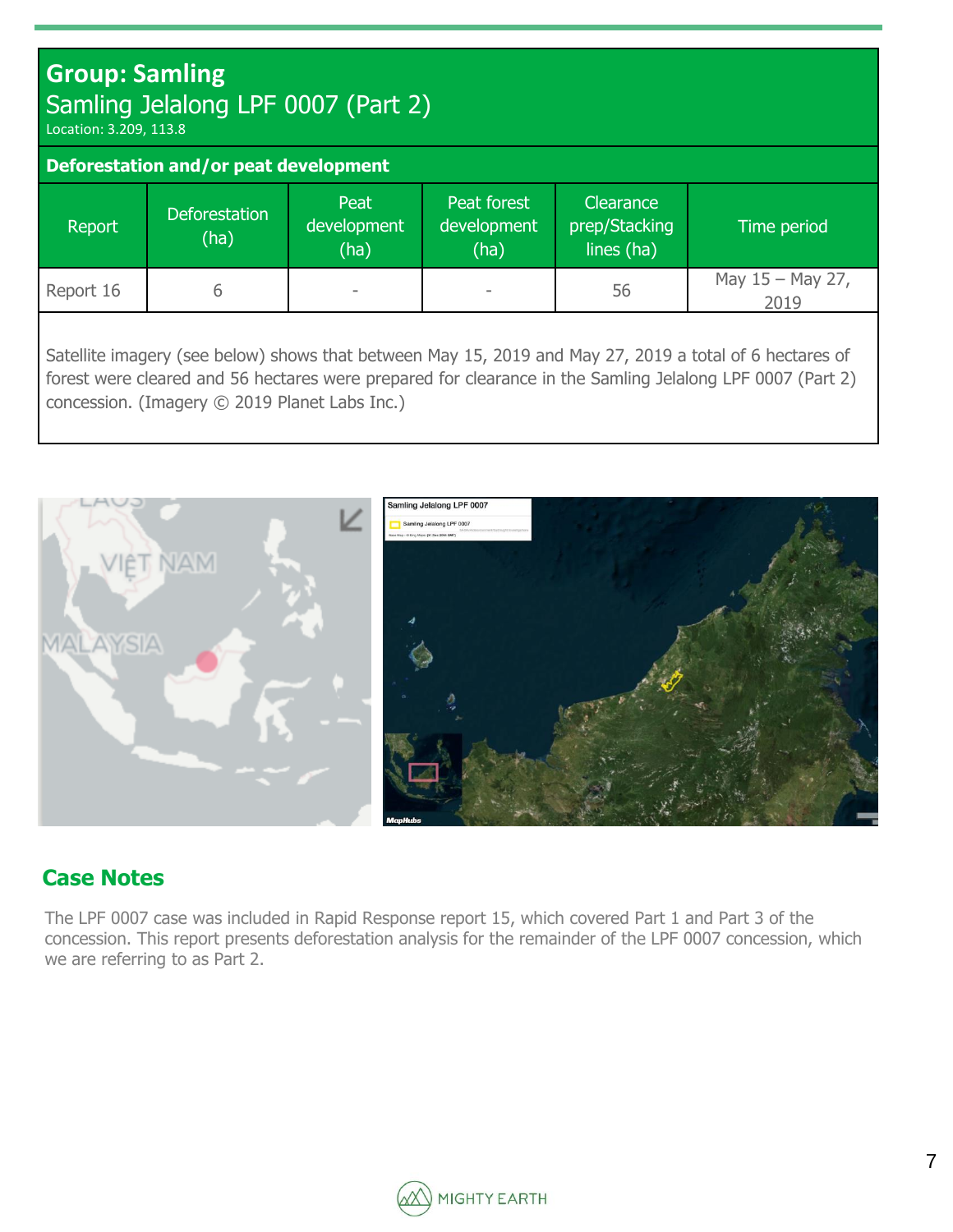Alert Imagery (before and after satellite images)

#### Date: May 15, 2019 Date: May 27, 2019





Date: May 15, 2019 Date: May 27, 2019







# **Ownership Information**

The Samling Jelalong LPF 0007 concession is part of the Samling Group.<sup>2</sup>

<sup>2.</sup> Samling Group Ltd Public Disclosure, 2007 http://doc.irasia.com//listco/hk/samling/circulars/c20214-eltn20071022285.pdf

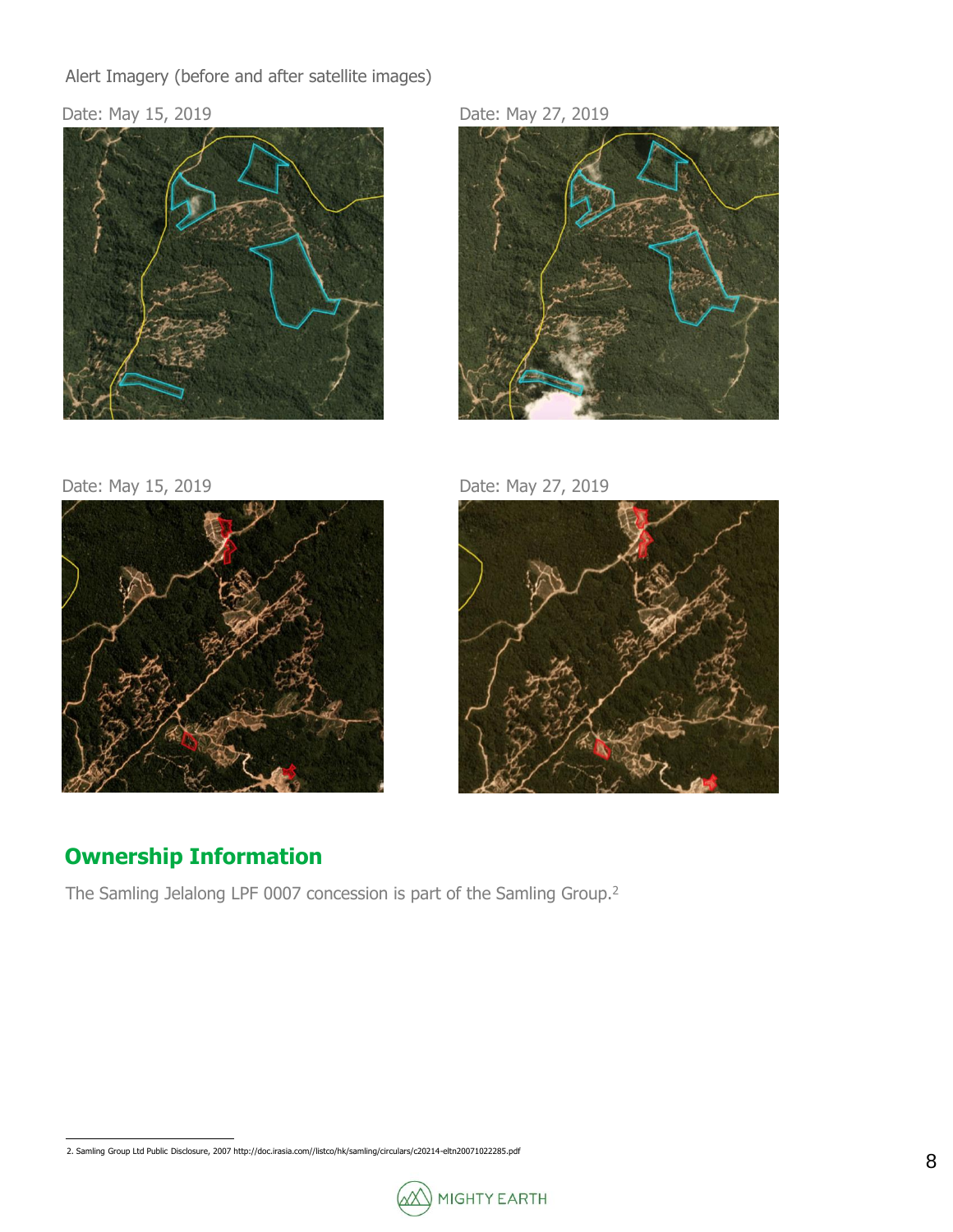# **Supply Chain Information**

| <b>Supply Chain Links: Traders</b> | <b>AAK</b>                | <b>ADM</b>  | <b>Cargill</b> | <b>Fuji Oil</b>           | <b>IOI</b>  | <b>KLK</b> |
|------------------------------------|---------------------------|-------------|----------------|---------------------------|-------------|------------|
| Samling Jelalong LPF 0007          |                           |             |                |                           |             |            |
| <b>Samling</b>                     | $\boldsymbol{\mathsf{x}}$ | $\mathbf x$ | $\mathbf x$    | $\boldsymbol{\mathsf{x}}$ | $\mathbf x$ | x          |

| <b>Supply Chain Links: Traders</b> | <b>Olam</b> | <b>Sime</b><br><b>Darby</b> | <b>Wilmar</b> |
|------------------------------------|-------------|-----------------------------|---------------|
| Samling Jelalong LPF 0007          |             |                             |               |
| <b>Samling</b>                     | X           | x                           | x             |

| <b>Supply Chain Links:</b><br><b>Consumer Brands</b> | <b>Avon</b> | <b>Colgate-</b><br><b>Palmolive</b> | <b>General</b><br><b>Mills</b> |             | <b>Hershey Kellogg's</b> | <b>Mars</b> | <b>Mondelez</b> |
|------------------------------------------------------|-------------|-------------------------------------|--------------------------------|-------------|--------------------------|-------------|-----------------|
| Samling Jelalong LPF 0007                            |             |                                     |                                |             |                          |             |                 |
| <b>Samling</b>                                       | $\mathbf x$ | $\boldsymbol{\mathsf{x}}$           | X                              | $\mathbf x$ | $\mathbf x$              | $\mathbf x$ | $\mathbf x$     |

| <b>Supply Chain Links:</b><br><b>Consumer Brands</b> | <b>Nestle</b> | <b>PepsiCo</b> | <b>P&amp;G</b> | <b>PZ</b><br><b>Cussons</b> | <b>Reckitt</b><br><b>Benckiser</b> | <b>Unilever</b> |
|------------------------------------------------------|---------------|----------------|----------------|-----------------------------|------------------------------------|-----------------|
| Samling Jelalong LPF 0007                            |               |                |                |                             |                                    |                 |
| <b>Samling</b>                                       | $\mathbf x$   | $\mathbf x$    | x              | $\boldsymbol{\mathsf{x}}$   | x                                  | x               |

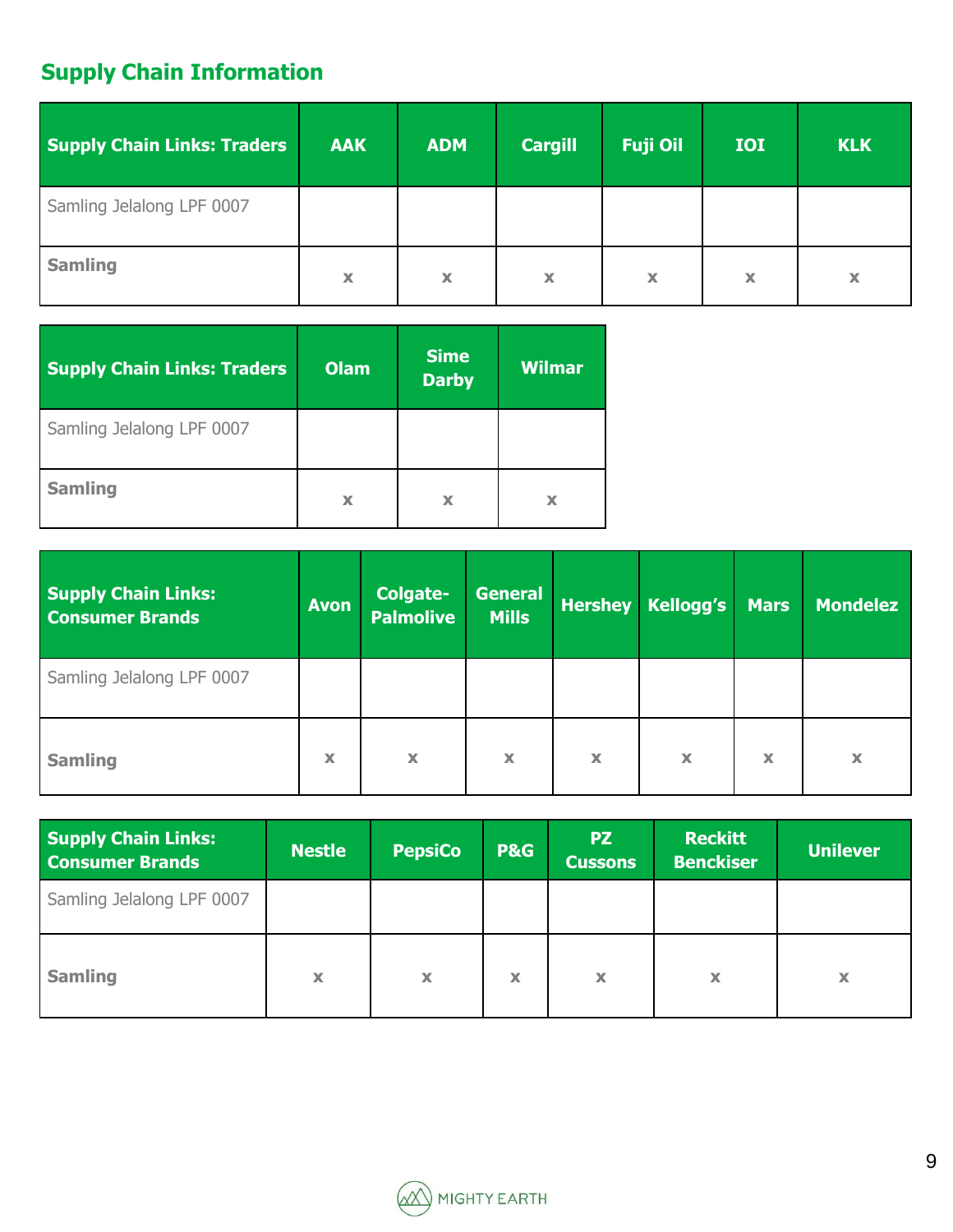## **Additional cases identified using screened GLAD alerts**

The following cases have been identified through screened GLAD alerts (see methodology below). As these cases are either repeat cases from previous Rapid Response reports or where Mighty Earth did not determine any supply chain links for these concessions/Groups, no Planet image analysis was conducted for these cases to save resources.

**Mighty Earth expects that palm oil traders conduct their own due diligence to determine if they are exposed to such companies/Groups. Further, traders without supply chain links to these cases should put them on their 'no buy' lists.**

Methodology:

For Indonesia, GLAD alerts are screened using the Indonesia Ministry of Forestry and the Environment land cover dataset for 2017 which classifies existing palm oil plantations and primary and secondary forest. Hence, only GLAD alerts in primary and secondary forest according to that dataset are included.

For Malaysia, GLAD alerts are screened to exclude known plantation areas using the Global Forest Watch (GFW) plantations dataset. This automatically eliminates the most common false positives, i.e. the replanting of palm that existed prior to the year 2000.

| <b>New Cases</b>                   |                        |                                                        |                              |                                           |  |
|------------------------------------|------------------------|--------------------------------------------------------|------------------------------|-------------------------------------------|--|
| <b>Concession/</b><br>license area | <b>Group/ownership</b> | <b>Area covered by</b><br>screened GLAD<br>alerts (ha) | <b>Time period</b>           | <b>Supply Chain</b><br><b>Connections</b> |  |
| PT Wanasawit<br>Subur Lestari      | <b>Best Group</b>      | $\sim$ 37                                              | March 31 - April 29,<br>2019 | Not identified                            |  |
| PT Gapura Alas<br>Lestari          | Unknown                | $\sim$ 44                                              | April 19 - May 18,<br>2019   | Not identified                            |  |
| PT Gunung<br>Agung Perkasa         | Leow family            | ~1sim36                                                | April 19 - May 18,<br>2019   | Not identified                            |  |
| PT Laot Bangko                     | Unknown                | $\sim$ 27                                              | April 19 - May 18,<br>2019   | Not identified                            |  |

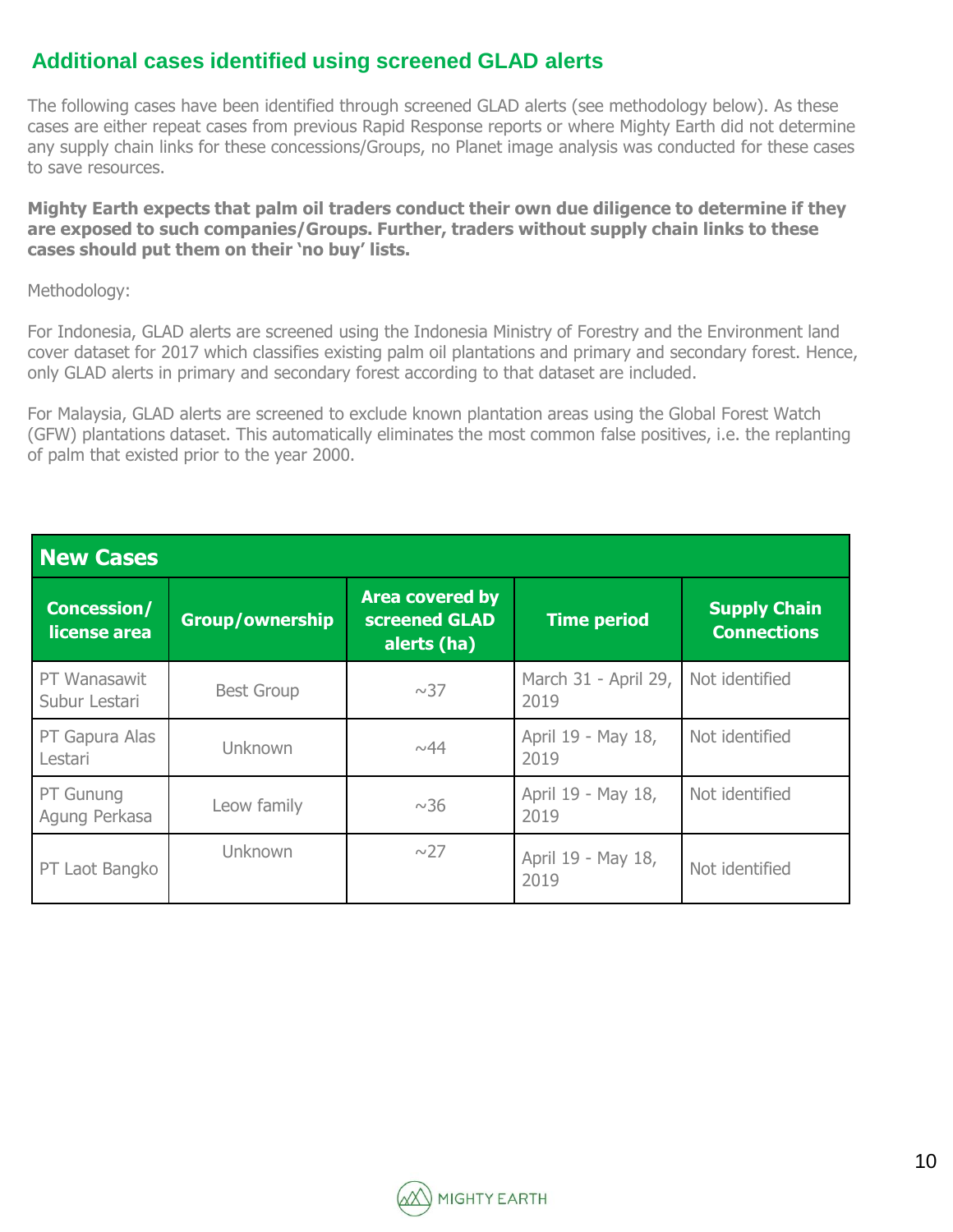| <b>Repeat Cases</b>                                   |                          |                                                                  |                            |                                                                        |  |
|-------------------------------------------------------|--------------------------|------------------------------------------------------------------|----------------------------|------------------------------------------------------------------------|--|
| <b>Concession</b><br>license area                     | Group/ownership          | <b>Area covered</b><br>by screened<br><b>GLAD alerts</b><br>(ha) | <b>Time period</b>         | <b>Last Rapid</b><br><b>Response report</b><br>related to each<br>case |  |
| Ladang Selezu<br>Sdn Bhd                              | Ta Ann Group             | $\sim$ 25                                                        | April 19 - May 18,<br>2019 | <b>Rapid Response</b><br>report 15                                     |  |
| Mutiara Pelita<br><b>Genaan Plantation</b><br>Sdn Bhd | Double Dynasty<br>Group  | ~123                                                             | April 19 - May 18,<br>2019 | <b>Rapid Response</b><br>report 15                                     |  |
| PT Borneo Estate<br>Sejahtera                         | Unknown                  | ~1sim31                                                          | April 19 - May 18,<br>2019 | <b>Rapid Response</b><br>report 15                                     |  |
| <b>PT Citra Sawit</b><br>Cemerlang                    | <b>Genting Group</b>     | ~169                                                             | April 19 - May 18,<br>2019 | <b>Rapid Response</b><br>report 15                                     |  |
| PT Internusa Jaya<br>Sejahtera                        | Indonusa Group           | ~0.621                                                           | April 19 - May 18,<br>2019 | <b>Rapid Response</b><br>report 15                                     |  |
| PT Kayan<br>Plantation                                | <b>KPP Group</b>         | $\sim$ 27                                                        | April 19 - May 18,<br>2019 | <b>Rapid Response</b><br>report 15                                     |  |
| PT Mulia Inti<br>Perkasa                              | <b>Widya Corporation</b> | ~119                                                             | April 19 - May 18,<br>2019 | <b>Rapid Response</b><br>report 15                                     |  |
| PT Permata Sawit<br>Mandiri                           | <b>Genting Group</b>     | ~100                                                             | April 19 - May 18,<br>2019 | <b>Rapid Response</b><br>report 15                                     |  |
| Samling Jelalong<br>LPF 0007 Part 1                   | Samling Group            | ~0.47                                                            | April 19 - May 18,<br>2019 | <b>Rapid Response</b><br>report 15                                     |  |
| Samling Jelalong<br>LPF 0007 Part 3                   | Samling Group            | $\sim$ 25                                                        | April 19 - May 18,<br>2019 | <b>Rapid Response</b><br>report 15                                     |  |
| Samling Lana LPF<br>0006                              | Samling Group            | ~129                                                             | April 19 - May 18,<br>2019 | <b>Rapid Response</b><br>report 15                                     |  |
| Danum Jaya Sdn<br><b>Bhd</b>                          | Puncak Niaga             | ~166                                                             | April 19 - May 18,<br>2019 | <b>Rapid Response</b><br>report 14                                     |  |
| PT Ichiko Agro<br>Lestari                             | <b>Unknown</b>           | ~0.64                                                            | April 19 - May 18,<br>2019 | <b>Rapid Response</b><br>report 14                                     |  |